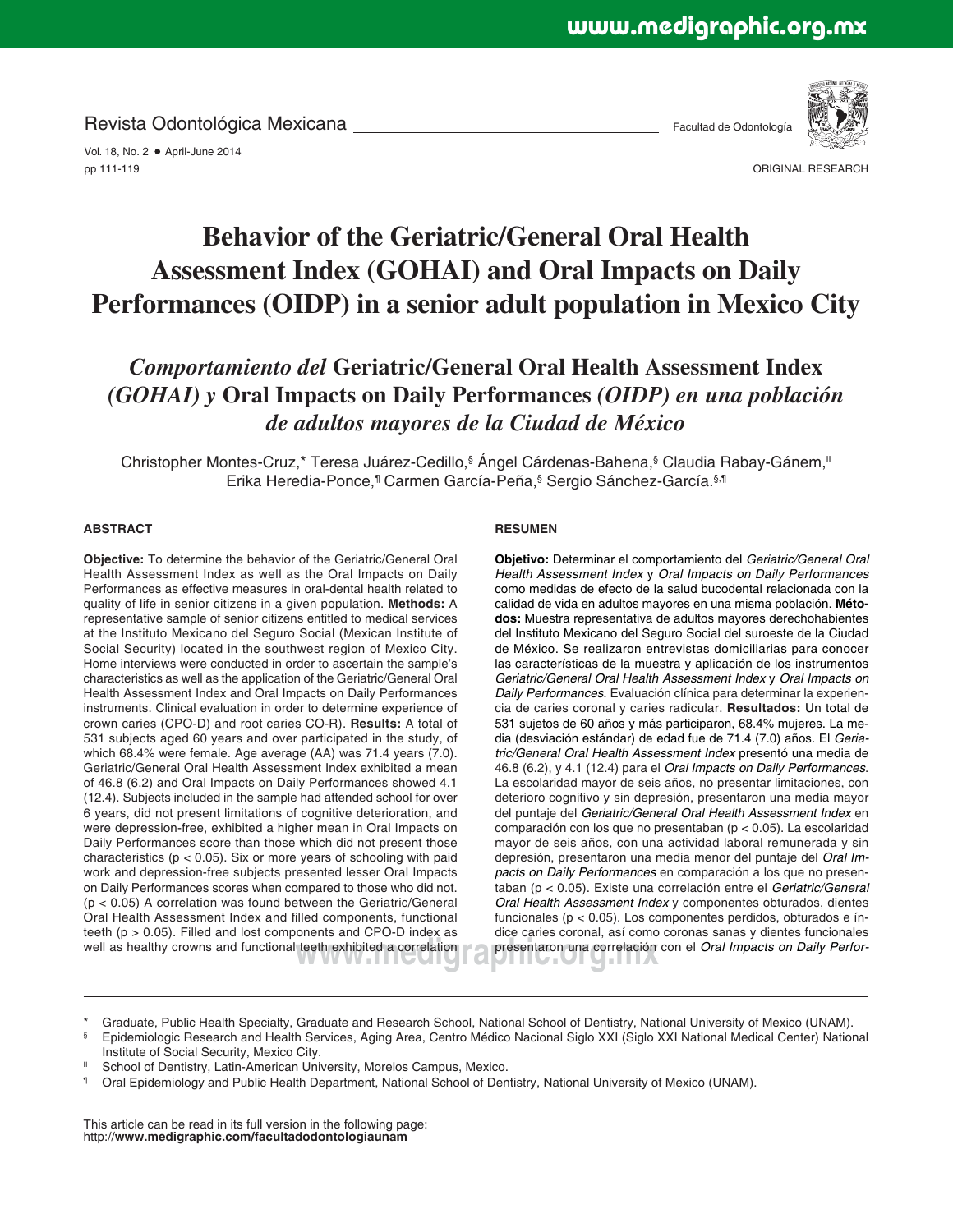with Oral Impacts on Daily Performances (p < 0.05). **Conclusion:** Geriatric/General Oral Health Assessment Index exhibited higher discrimination in the population's characteristics whereas Oral Impacts on Daily Performances showed higher correlation with the state of the dentition.

*mances* (p < 0.05). **Conclusión:** El *Geriatric/General Oral Health Assessment Index* tuvo mayor discriminación en las características de la población y el *Oral Impacts on Daily Performances* presentó mayor correlación con el estado de la dentición.

**Key words:** Senior citizens, Oral-dental health related to Quality of life (ODHQL). Geriatric/General Oral Health Assessment Index (GOHAI), Oral Impacts on Daily Performances (OIDP).

**Palabras clave:** Adultos mayores, salud bucodental relacionada con la calidad de vida, *Geriatric/General Oral Health Assessment Index*, *Oral Impacts On Daily Performances*.

#### **INTRODUCTION**

Current concepts on health suggest that oral-dental health must be defined as physical, psychological and social welfare with respect to dentition as well as soft and hard tissues in the mouth.<sup>1-3</sup> One of the contributions of Dentistry is to improve or preserve the population's quality of life, since most oral-dental diseases and their consequences bear impact on the quality of life.<sup>4</sup>

Traditionally, methods used to assess oral and dental health are limited to measurement of clinical indicators and oral-dental indexes, as well as to presence or absence of disease. These methods do not provide information on the perception people can possess on the state of their oral-dental health, as well as the impact oral-dental health can have on their quality of life.3

The relationship between oral-dental health and quality of life (OHRQL) has been frequently used as a multi-dimensional concept which specifically self-reports all matters related to oral-dental health encompassing the functional, social and psychological impact that oral-dental diseases exert on a given subject. For example, a disease or a specific disorder (caries) gives rise to a deficiency (loss of teeth) and this, in turn will cause a disability (masticatory deficiency). These factors will determine a handicap in the subject, which in turn will affect his daily activities.<sup>5</sup>

On the other hand, during the last three decades, there has been an increase in the use of measuring OHRQL as an essential component in oral-dental health surveys, clinical essays and other studies geared at assessing results in preventive and therapeutic programs targeting improvement of oraldental health. In view of this renewed interest, several researchers have developed different instruments in order to measure the social, psychological and functional impact as a result of oral-dental disorders<sup>6</sup>. These instruments are characterized by considerable variation in the precision of their objectives, number of items, technical data with respect to presence or

absence of sub-scales, method of administration, response options, incorporation or lack of weight, and presence or absence of disposition in the final punctuation.7

Some of the aforementioned instruments are the Geriatric/General Oral Health Assessment Index (GOHAI) and the Oral Impacts on Daily Performances (OIDP). These instruments have shown to possess psychometric properties which are acceptable in senior citizen populations.<sup>3,5</sup>

GOHAI, described by Atchison and Dolan in 1990,<sup>8</sup> was based on three suppositions: 1) oral-dental health can be measured through self-evaluation, 2) levels of oral-dental health vary among subjects, and this variation can be evidenced through the use of measurements based on the subject's self-perception, and 3) self-perception has been identified as an oraldental health predictive tool. GOHAI consists on a 12 item questionnaire with Likert-type responses which evaluates problems related to oral and dental health in the last three months. Currently there are GOHAI versions for Spain, China, France, Sweden, Malaysia, Japan, Germany, Turkey Jordan and, more recently, Mexico.<sup>5,9-17</sup>

**where the critical consesses the frequency and severity of problems**<br>and other studies and encountered with teeth or dentures in the last six OIDP was first described by Adulyanon in 1996.<sup>18</sup> It is theoretically based upon Locker's interpretation<sup>19</sup> for Dentistry of the International Classification of Deficiencies, Disabilities and Handicaps (ICDDH)<sup>20</sup> of the World Health Organization (WHO) on the final impacts on oral health deterioration related to quality of life. OIDP is composed of eight items. Each item encountered with teeth or dentures in the last six months, and how these problems impacted on the development of daily activities. Currently there are OIDP versions for Greece, Thailand, Tanzania, Uganda, Brazil, Norway, Myanmar, France, Mexico Japan, Korea, Sweden, China, South Africa and Spain.3,18,21-33

> Nevertheless, the behavior of these two instruments as effective measurements of oral-dental health related to quality of life of senior citizens in one location is still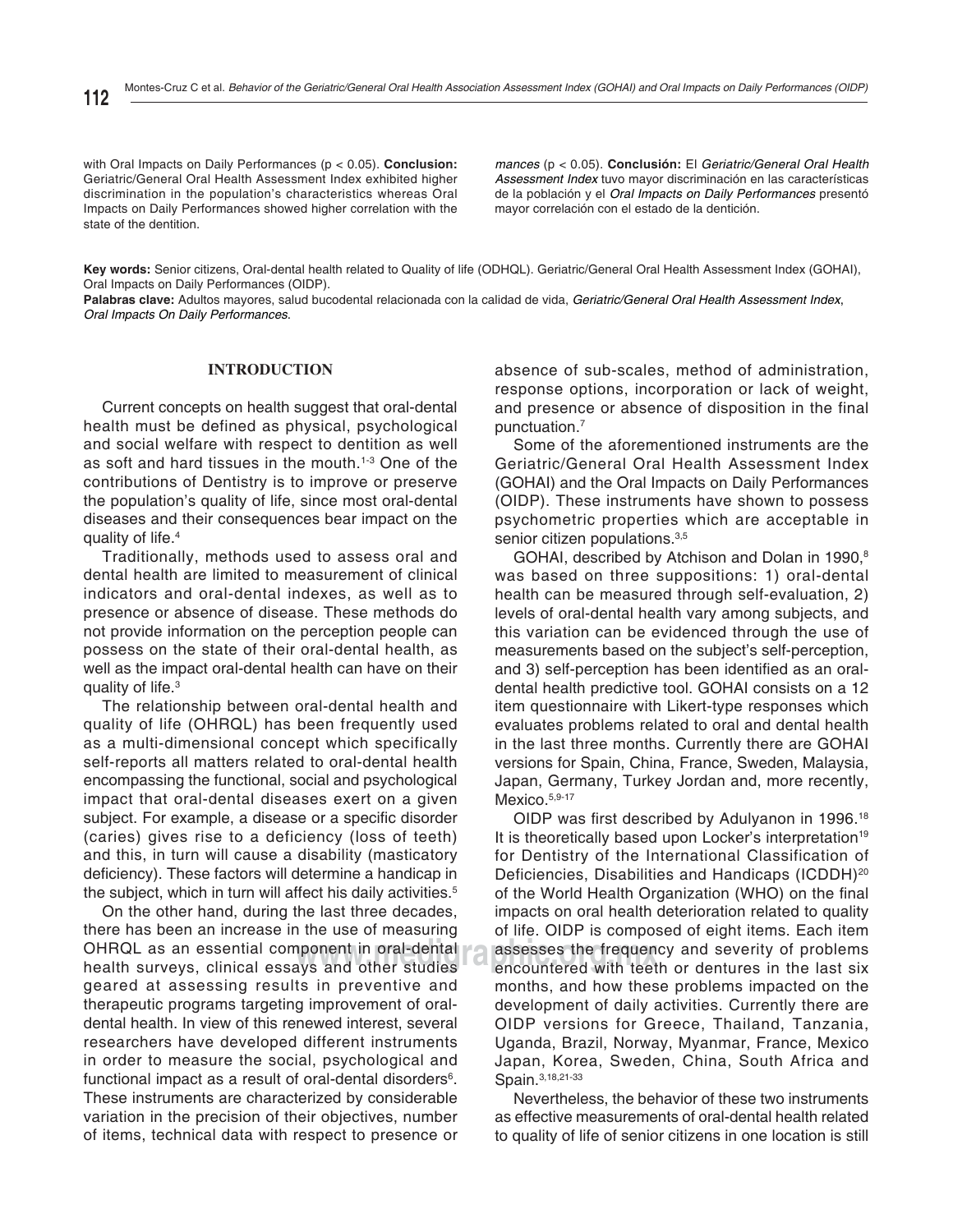unknown. In view of the aforementioned, our study purported the objective of determining the behavior of the Geriatric/General Oral Health Assessment Index (GOHAI-Sp) and Oral Impacts on Daily Performances (OIDP-Sp), both in their Spanish version, as measures of the effect of oral-dental health related to the quality of life in senior citizens of a given population.

#### **MATERIALS AND METHODS**

A cross-sectional study was conducted on subjects who were 60 years old and over. Subjects resided in the southwest area of Mexico City and enjoyed the benefits of services at the Familial Medicine Unit, number 28 of the Instituto Mexicano del Seguro Social (Mexican Institute of Social Security) IMSS. This institute provides health care to affiliated workers and their dependants. Participants belonged to a population-based cohort which was integrated in order to assess risk factors for root caries (Sanchez-Garcia S, Reyes Morales H, Juarez Cedillo T, Espinel-Bermudez C, Solorzano-Santos F, García-Peña C. A prediction model for root caries in an elderly population. *Community Dentistry and Oral Epidemiology*. 2011; 39 (1): 44-52).

**was in the last year as the line of oral-dental health.**<br>Ces in the last year, as **the line of the noted that the moted** The minimum sample size appropriate for the present study was calculated according to the following suppositions: effect frequency of oraldental health related to quality of life in senior citizens over 21.5%<sup>3</sup>, level of confidence  $95\% \pm 5.0\%$ ). The result was a minimum of 260 subjects. The study was conducted from January through April, 2005. Participating subjects granted informed consent. Clinical evaluations and home visits were conducted for all participants. The interview gathered information on gender, age, marital status, education level, paid work activity, limitations in basic daily life activities (BDLA), pertaining to self-care and mobility, as well as instrumental activities of daily life (IADL), which are activities undertaken in order to interact with our immediate environment, self-perception on general and oral-dental health, chronic diseases (conditions), cognitive deterioration, depression, polypharmacy, use of oral-dental health services in the last year, as well as GOHAI and OIDP instruments.

 The GOHAI Spanish version validated for geriatric Mexican population was used.<sup>5</sup> This version was composed of 12 items (two positive items and ten negative ones) with Likert-type responses. Values went from 1 to 5: always (1), frequently (2), sometimes (3), rarely (4), never (5). Items 3 and 4 possess inverse value with respect to the other items. This conversion was performed at the moment the analysis

was conducted, in order to assess problems related to oral-dental health in the last three months. Items 1, 2, 3 and 4 assess the physical function which bears impact on the functions related to eating, speaking, and swallowing. Items 6,7,9,10 and 11 assess the psychosocial function, including concern for oral-dental health, dissatisfaction with physical appearance, self awareness with respect to oral-dental health and difficulties to establish social contact due to dental and oral problems. Items 5, 8 and 12 assess pain and discomfort, including use of drugs to relieve pain in the oral-dental cavity.

GOHAI is built through the simple summation of the answers of each subject. The rank is 12 to 60 points; the highest value indicates the best perception of oraldental health.

OIDP was used in the Spanish language version, which was validated for Mexican geriatric population.<sup>3</sup> It was composed of eight items. Each of these items was assessed according to whether in the last six months there were problems with teeth or dentures which might have caused difficulties in the performance of daily activities such as 1) eating and enjoying food, 2) correct speech and pronunciation, 3)teeth cleansing, 4) sleep and relaxation, 5) smiling and laughing showing teeth without embarrassment, 6) preservation of emotional status, without irritations, 7) normally perform work or social role activities, 8) enjoy contacting people. In order to assess frequency, the instrument considered six response options: «never affected» (0 points), «less than once a month» (1 point), «once or twice a month» (2 points) «once or twice a week» (3 points) « 3 to 4 times a week» (4 points) «nearly every day» (5 points). Severity was classified according to the following: «not at all» (0 points), «very little» (1 point), «little» (2 points), «moderate» (points) «severe» (4 points), «very severe» (five points).

OIDP was built with the product of multiplying obtained frequency scores by gravity scores in all eight items, by 100 over 200, eliciting thus a 0 to 100 range. The lower value indicated best self-perception

It must be noted that GOHAI and OIDP were applied separately; that is to say that each instrument was applied at different times during the interview. This was done in order to avoid the impression of repetitive questions which in turn could affect the responses.

Katz's et al instrument<sup>34</sup> as well as Lawton and Brody instrument<sup>35</sup> were used in order to determine the presence of limitations in basic daily life activities (BDLA) and instrumental daily life activities (IDLA), respectively.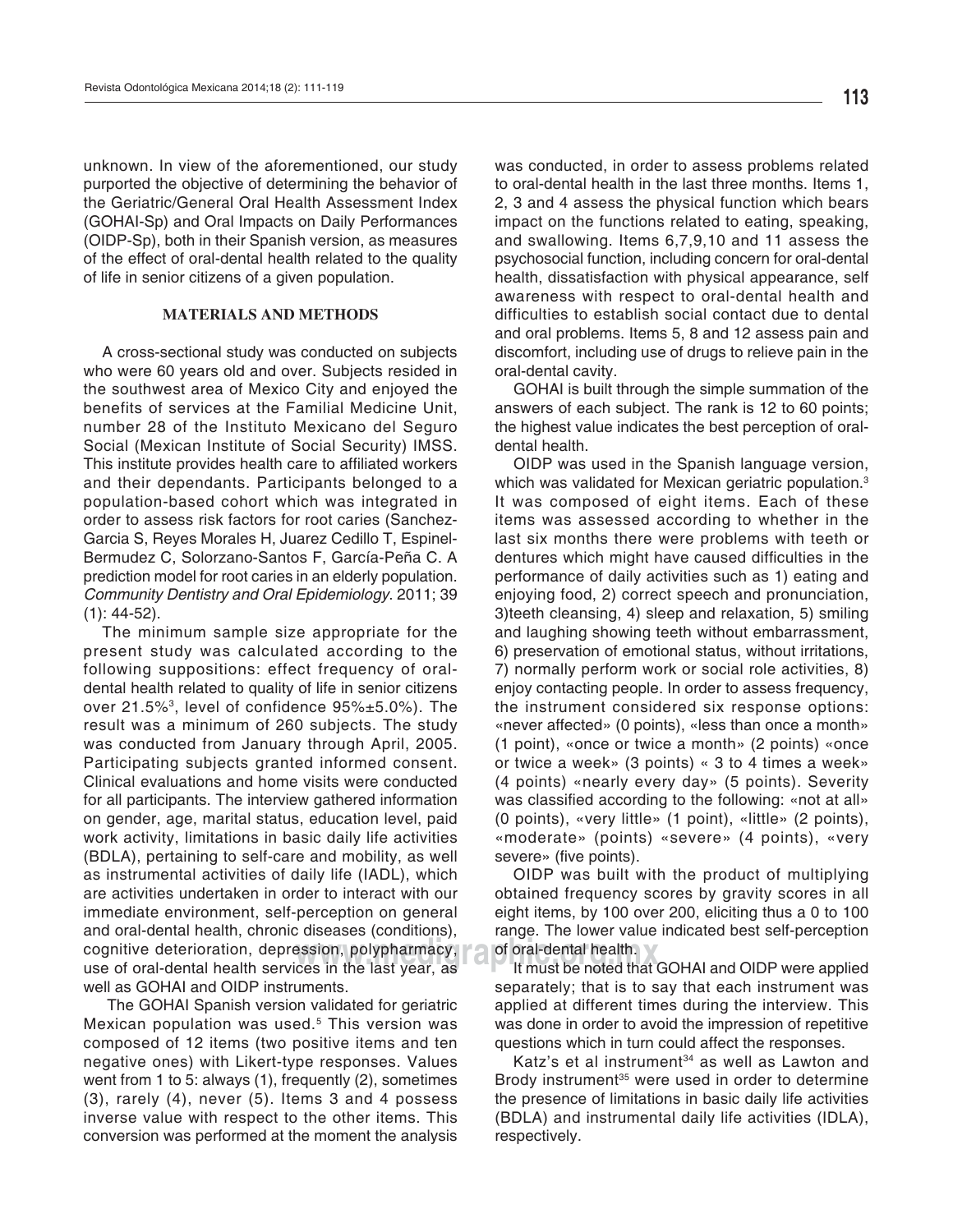The Spanish version of the MMSE instrument (mini-mental state), validated for the Mexican population,36 was used to determine presence of cognitive deterioration. The instrument GDS-10 was used (Geriatric Depression Scale with 10 items). The Yesavage<sup>37</sup> abbreviated version, translated to Spanish and validated for the Mexican population, was used in order to determine presence of clinically significant symptoms of depression.

In order to assess self-perception of general and oral-dental health, it was asked to the elderly subjects how they considered their general and oral dental health. To this end, they counted with four response options (excellent, good, medium and bad).

tooth was deemed functional when it could suitably A clinical evaluation was undertaken in order to determine crown caries (CPO-D) and root caries (CO-R) experience. The number of healthy crowns present as well as functional teeth was equally determined. A perform masticatory, phonetic, esthetic and facial expression functions. The tooth could exhibit a restoration in some or all surfaces, but nevertheless be able to perform the aforementioned functions.

Three dentists conducted the clinical assessment. These professionals had previously been exposed to a training and standardization process (Kappa  $\geq 0.85$ inter and intra-examiner) in accordance with criteria recommended by the World Health Organization.38

Evaluation was conducted with the patient sitting on a chair (in some instances, in a wheelchair), under natural light, using a Number 5 mirror and probe type WHO (PCP 11.5B, Hu-Friedy, Chicago/ Illinois). In those cases when subjects wore removable prostheses, the appliance was removed before undertaking the clinical examination.

The original research protocol was reviewed and approved by the IMSS Health Research Committee of the number 3 Delegation (Mexico City, Southwest), Registration number 2002-721-0013)

## **Data analysis**

A descriptive analysis was conducted, and mean (SD = standard deviation) of GOHAI and OIDP scores were obtained for the following variables: gender, age, marital status, academic level, paid work activities, limitations in basic daily life activities (BDLA) and limitations in instrumental daily life activities (IDLA), self-perception of general and oral-dental health, chronic conditions, cognitive deterioration, depression, polypharmacy, use of oral-dental health facilities in the last year, as well as GOHAI and OIDP instruments. In order to compare both means, the MannWhitney test for independent samples was used. Pearson correlation coefficient was obtained among components gathered from the clinical evaluation of CPO-D and CO-R indexes, healthy crowns, as well as the number of functional teeth with GOHAI and OIDP scores. Working confidence level was 95%. The analysis was conducted using the statistical package SPSS version 15 for Windows.

#### **RESULTS**

531 senior citizens formed the sample. Mean age (SD) was 71.4 (7.9) years. Female subjects were 68.4% (n = 363), male subjects  $31.6\%$  (n = 168). Mean ages were 71.2 (6.9) and 72.0 (7.1), respectively.

*Figure 1* presents frequency and distribution of GOHAI scores. It can be observed that the minimum score was 21 points. The highest score for frequency was 48 points with 13.4% ( $n = 71$ ). In *figure 2* it can be observed that the minimum score for OIDP was zero points with a 76.6% frequency ( $n = 407$ ).

GOHAI score mean (SD) was 46.8 (6.2), and 4.1 (12.4) was the score for OIDP. *Table I* describes frequency and distribution of socio-demographic characteristics, limitation in basic daily life activities (BDLA) and instrumental daily life activities (IDLA), self perception of general and oral-dental health, chronic conditions, cognitive deterioration, depression, polypharmacy, use of oral-dental health services in the last year, as well as the mean (SD) of OIDP and GOHAI scores for all the characteristics previously mentioned.

We can observe that senior citizens who had attended school for over six years and did not present limitations in the IDLA, presence of cognitive deterioration, absence of clinically significant signs of depression presented a higher mean GOHAI score when compared to patients who did not exhibit these characteristics. A statistically significant difference was found among means ( $p < 0.05$ ).

**conducted, and mean** signs of depression, exhibited a OIDP score mean<br>OHAI and OIDP scores shower than that of subjects who did not present these It could further be observed that senior citizens who had attended school more than six years, had paid work activities, and did not present clinically significant lower than that of subjects who did not present these characteristics. A statistically significant difference among means was observed ( $p < 0.05$ ).

> *Table II* presents clinical evaluation results, as well as mean (SD) of CPO-D and CO-R indexes and components, healthy crowns, number of functional teeth, as well as correlation coefficient of GOHAI and OIDP score with the aforementioned.

> It can be observed there is a statistically significant correlation coefficient between GOHAI and filled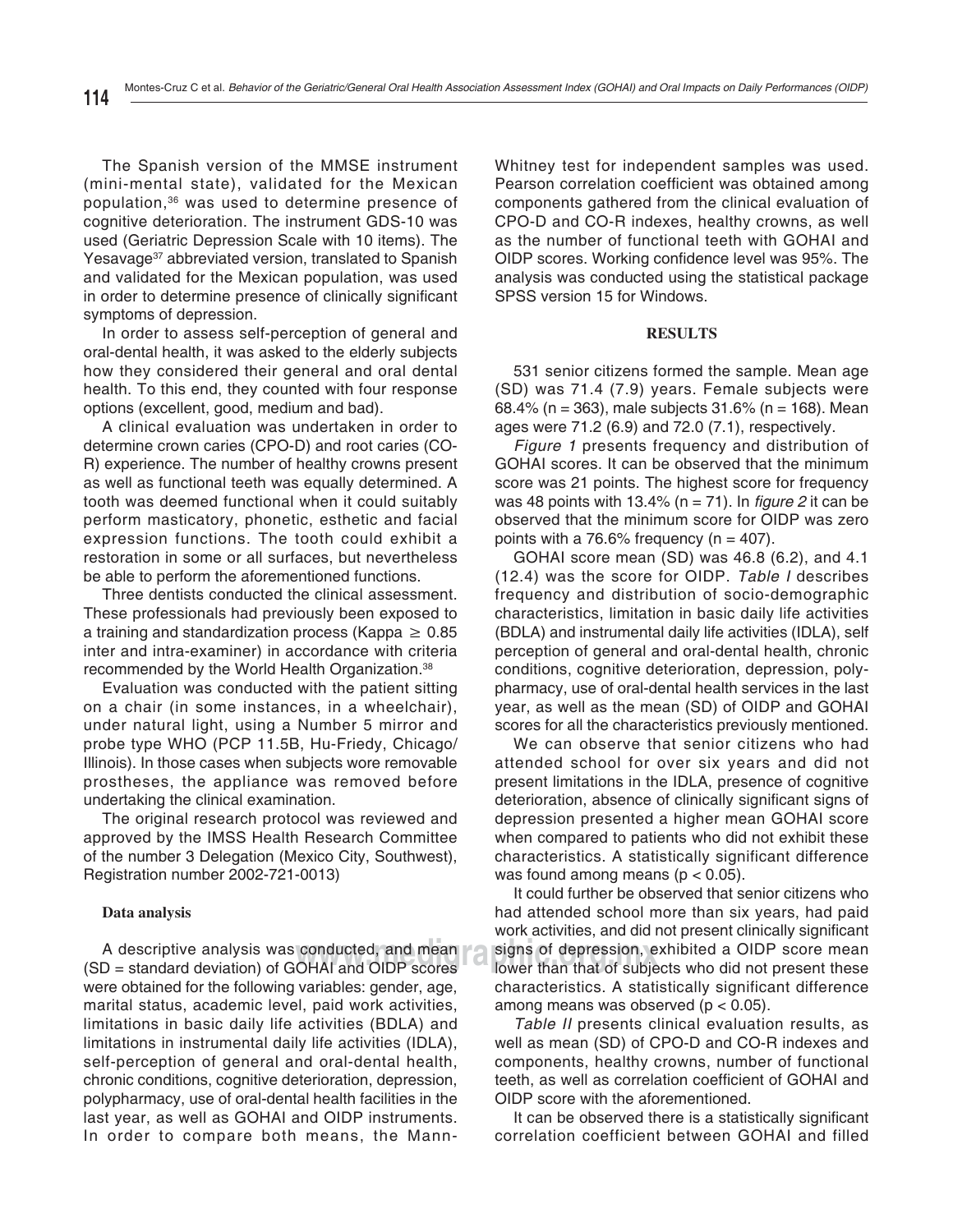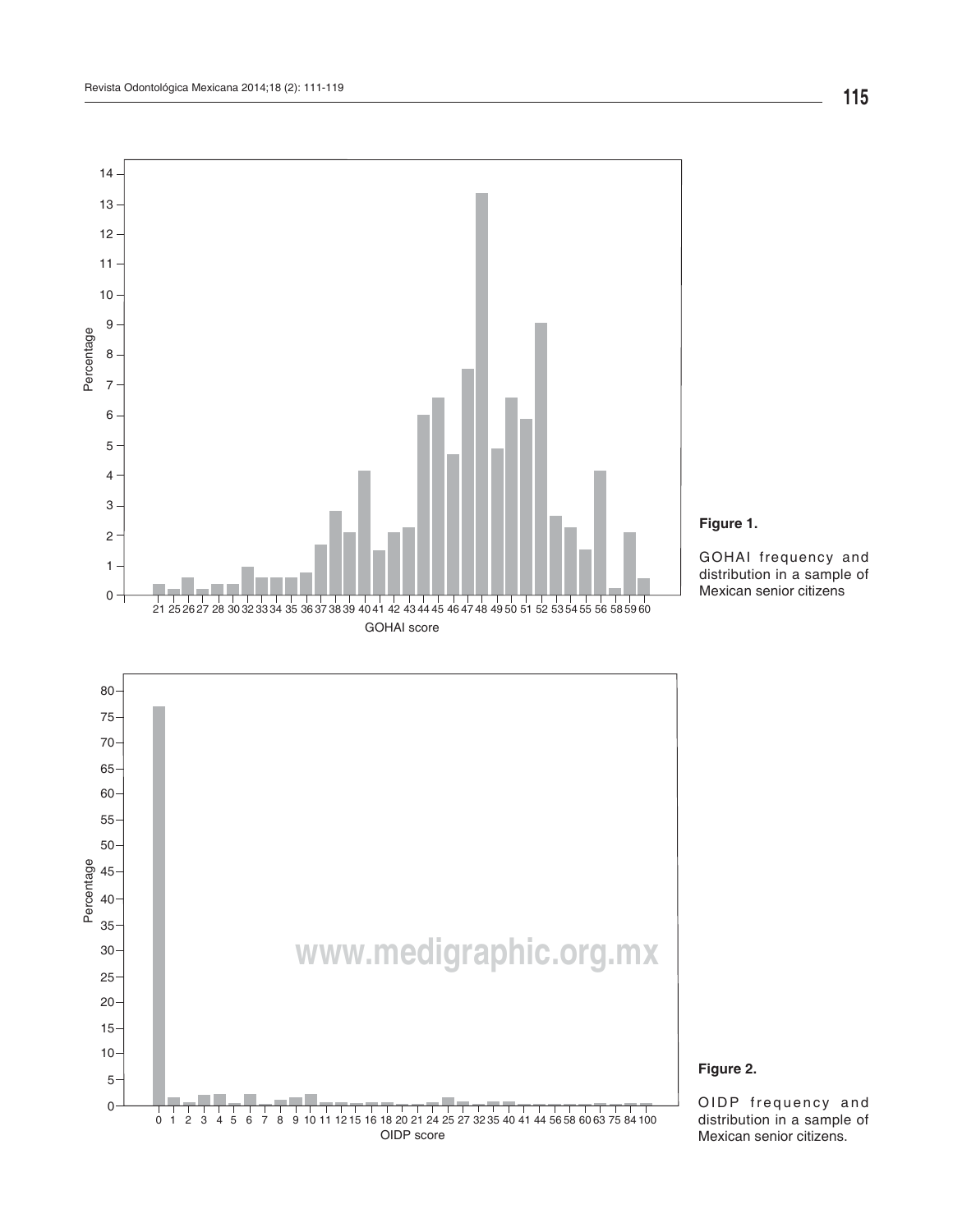components. This was also the case for crownfunctional teeth ( $p < 0.05$ ). A statistically significant correlation coefficient in decayed, lost or CPO-D, as well as healthy teeth crowns ( $p > 0.05$ ) was not presented.

Lost, filled and CPO-D index components, as well as healthy crowns and functional teeth presented a statistically significant correlation coefficient with OIDP ( $p < 0.05$ ). A statistically significant correlation coefficient was not present for caries component (p

**Table I.** Mean (SD) of GOHAI and OIDP scores according to characteristics of a senior citizen population sample in Mexico City (n = 531).

| Variables                         | n   | $\%$ | <b>GOHAI</b><br>Mean (SD) | Mann-Whitney<br>Test | <b>OIDP</b><br>Mean (SD) | Mann-Whitney<br>Test |
|-----------------------------------|-----|------|---------------------------|----------------------|--------------------------|----------------------|
| Gender                            |     |      |                           |                      |                          |                      |
| Female                            | 363 | 68.4 | 46.6 (6.5)                | $p = 0.501$          | 4.5(13.0)                | $p = 0.150$          |
| Male                              | 168 | 31.6 | 47.2 (5.7)                |                      | 3.1(11.0)                |                      |
| Age                               |     |      |                           |                      |                          |                      |
| $60-74$ years                     | 356 | 67.0 | 46.6 (6.2)                | $p = 0.135$          | 4.7(13.4)                | $p = 0.071$          |
| 75 years and over                 | 175 | 33.0 | 47.2 (6.4)                |                      | 2.7(10.0)                |                      |
| Marital status                    |     |      |                           |                      |                          |                      |
| Married                           | 259 | 48.8 | 47.5(5.1)                 | $p = 0.088$          | 3.4(10.0)                | $p = 0.751$          |
| Single/widower/divorced           | 272 | 51.2 | 46.2(7.1)                 |                      | 4.7(14.3)                |                      |
| Schooling                         |     |      |                           |                      |                          |                      |
| > 6                               | 300 | 56.5 | 47.6 (5.8)                | $p = 0.001$          | 2.3(7.2)                 | p < 0.001            |
| $\leq 6$                          | 231 | 43.5 | 45.8 (6.6)                |                      | 6.4 (16.6)               |                      |
| Paid work activity                |     |      |                           |                      |                          |                      |
| Yes                               | 321 | 60.5 | 46.9 (6.7)                | $p = 0.185$          | 3.1(10.0)                | $p = 0.024$          |
| <b>No</b>                         | 210 | 39.5 | 46.6(5.5)                 |                      | 5.6(15.2)                |                      |
| <b>BDLA</b> limitations           |     |      |                           |                      |                          |                      |
| Yes                               | 27  | 5.1  | 45.0 (6.7)                | $p = 0.166$          | 3.2(6.6)                 | $p = 0.294$          |
| <b>No</b>                         | 504 | 94.9 | 46.9 (6.2)                |                      | 4.1 (12.6)               |                      |
| <b>IDLA Limitations</b>           |     |      |                           |                      |                          |                      |
| Yes                               | 47  | 8.9  | 43.7 (7.3)                | $p = 0.003$          | 6.1(16.2)                | $p = 0.064$          |
| <b>No</b>                         | 484 | 91.1 | 47.1 (6.0)                |                      | 3.9(12.0)                |                      |
| Self-perception of general health |     |      |                           |                      |                          |                      |
| Excellent/good                    | 407 | 76.6 | 47.0 (6.1)                | $p = 0.312$          | 3.3(10.3)                | $p = 0.207$          |
| Average/bad                       | 124 | 23.4 | 46.2 (6.6)                |                      | 6.4(17.4)                |                      |
| Self-perception of oral health    |     |      |                           |                      |                          |                      |
| Excellent/good                    | 158 | 29.8 | 47.3 (5.5)                | $p = 0.588$          | 2.9(9.2)                 | $p = 0.210$          |
| Average/bad                       | 373 | 70.2 | 46.6 (6.5)                |                      | 4.5(13.5)                |                      |
| Chronic illness                   |     |      |                           |                      |                          |                      |
| $\leq 3$                          | 98  | 18.5 | 45.5(7.3)                 | $p = 0.056$          | 4.4(11.7)                | $p = 0.290$          |
| > 3                               | 433 | 81.5 | 47.1 (5.9)                |                      | 4.0(12.6)                |                      |
| Cognitive deterioration           |     |      |                           |                      |                          |                      |
| Yes                               | 136 | 25.6 | 47.8 (4.8)                | $p = 0.043$          | 2.3(7.4)                 | $p = 0.077$          |
| <b>No</b>                         | 395 | 74.4 | 46.5(6.6)                 |                      | 4.7(13.6)                |                      |
| Depression                        |     |      |                           |                      |                          |                      |
| Yes                               | 206 | 38.8 | 45.9 (6.9)                | $p = 0.010$          | 6.8(16.3)                | p < 0.001            |
| <b>No</b>                         | 325 | 61.2 | 47.4(5.7)                 |                      | 2.3(8.7)                 |                      |
| Polypharmacy                      |     |      |                           |                      |                          |                      |
| $\leq 4$                          | 49  | 9.2  | 46.6(6.1)                 | $p = 0.953$          | 5.0(15.0)                | $p = 0.521$          |
| > 4                               | 482 | 90.8 | 46.8 (6.2)                |                      | 4.0(12.1)                |                      |
| Use of oral health services       |     |      |                           |                      |                          |                      |
| in the last year                  |     |      |                           |                      |                          |                      |
| Yes                               | 288 | 54.2 | 47.0 (6.0)                | $p = 0.375$          | 3.0(11.0)                | $p = 0.069$          |
| <b>No</b>                         | 243 | 45.8 | 46.6 (6.5)                |                      | 5.3(13.8)                |                      |

GOHAI = Geriatric/General Oral Health Assessment Index

OIDP = Oral Impacts on Daily Performances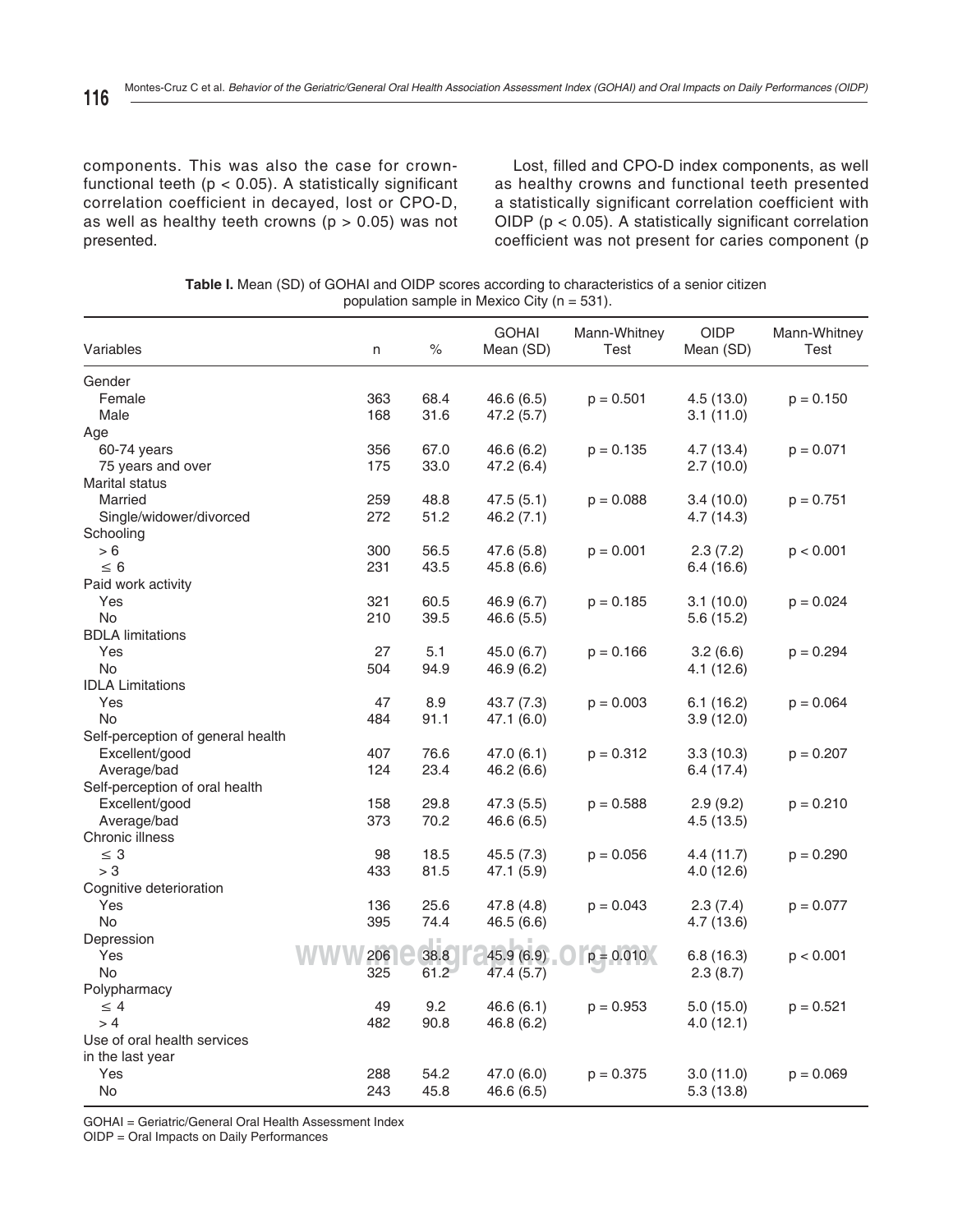$> 0.05$ ). In a similar manner a statistically significant correlation coefficient was not found among components and CO-R index  $(p > 0.05)$ .

#### **DISCUSSION**

Our results suggest that GOHAI and OIDP are two instruments which behave in a similar manner when used as measurements of oral-dental health effect when related to quality of life in senior citizens. Nevertheless, GOHAI exhibited greater discrimination in the population characteristics under study, whereas OIDP presented greater correlation coefficient with the state of dentition.

It has been concluded that no single OHRQL instrument is better than the others, and that these cannot be considered a gold standard.<sup>7</sup> In our case, we are aware that GOHAI and GOIDP are based upon different theories, as well as the time in which the oral-dental related health problems are assessed are different: three and six months, respectively. In a similar fashion, GOHAI evaluation is presented in frequency, and OIDP evaluation is presented in frequency and severity. We must also consider that the building of the final score is achieved in different manners: since GOHAI is a summation of values obtained in its 12 items, and OIDP is achieved from a product of a multiplication by 100 over 200 of the frequency score by the seriousness score of each of the eight items.

GOHAI is interpreted in the following manner: the highest value indicated better self-perception of oraldental health (range 12-60). This is not the case for the lowest value indicated the best oral-dental health self-perception (range 0-100).

Results obtained in the present study indicated that GOHAI and OIDP could exhibit discrimination in schooling; that is to say, when subjects exhibited schooling over six years, they obtained higher GOHAI scores, and lower OIDP scores. This has been previously described.<sup>3,11</sup> It was the same with depression: senior citizens without clinically significant depression symptoms showed higher GOHAI scores and lower OIDP scores. This measurement was statistically significant with both instruments. Senior citizens who did not present IDLA or cognitive deterioration limitations presented higher GOHAI scores and lower OIDP scores. This was only statistically significant in GOHAI; OIDP score was lower for senior citizens with paid work, this represented statistically significant data, which was not the case for GOHAI.

It is possible that the presence of cognitive deterioration prevents participants to acknowledge oral-dental health problems when compared to clinically significant symptoms of depression, since this appears to exaggerate a negative perception of oral-dental health.<sup>5</sup>

On the other hand, state of dentition represents a serious oral-dental health problem of the senior citizens who composed our sample. This is consistent with other information reported in scientific literature.<sup>39</sup> Tooth loss is the final consequence of dental caries. This purports serious implications in the general health and quality of life of senior citizens.40

|                         |            | Pearson correlation coefficient |       |             |       |  |  |  |
|-------------------------|------------|---------------------------------|-------|-------------|-------|--|--|--|
|                         | Mean (SD)  | <b>GOHAI</b>                    |       | <b>OIDP</b> |       |  |  |  |
| Crown                   |            |                                 | p     |             | p     |  |  |  |
| Caries                  | 2.4(3.1)   | $-0.047$                        | 0.284 | 0.024       | 0.585 |  |  |  |
| Lost                    | 11.8(7.5)  | $-0.064$                        | 0.145 | 0.106       | 0.014 |  |  |  |
| Filled                  | 2.7(3.1)   | 0.087                           | 0.044 | $-0.098$    | 0.025 |  |  |  |
| CPO-D                   | 17.0 (5.9) | $-0.060$                        | 0.171 | 0.097       | 0.026 |  |  |  |
| Healthy                 | 8.8(5.5)   | 0.042                           | 0.334 | $-0.076$    | 0.079 |  |  |  |
| <b>Functional teeth</b> | 13.4 (7.0) | 0.092                           | 0.034 | $-0.138$    | 0.001 |  |  |  |
| Root                    |            |                                 |       |             |       |  |  |  |
| Caries                  | 1.8(4.5)   | 0.003                           | 0.953 | 0.072       | 0.097 |  |  |  |
| Filled                  | 0.1(0.6)   | 0.034                           | 0.434 | 0.027       | 0.537 |  |  |  |
| CO-R                    | 2.0(4.5)   | 0.007                           | 0.866 | 0.075       | 0.084 |  |  |  |

**Table II.** Correlation of GOHAI and OIDP with state of dentition in a sample of senior citizens in Mexico City.

GOHAI = Geriatric/General Oral Health Assessment Index

OIDP = Oral Impacts on Daily Performances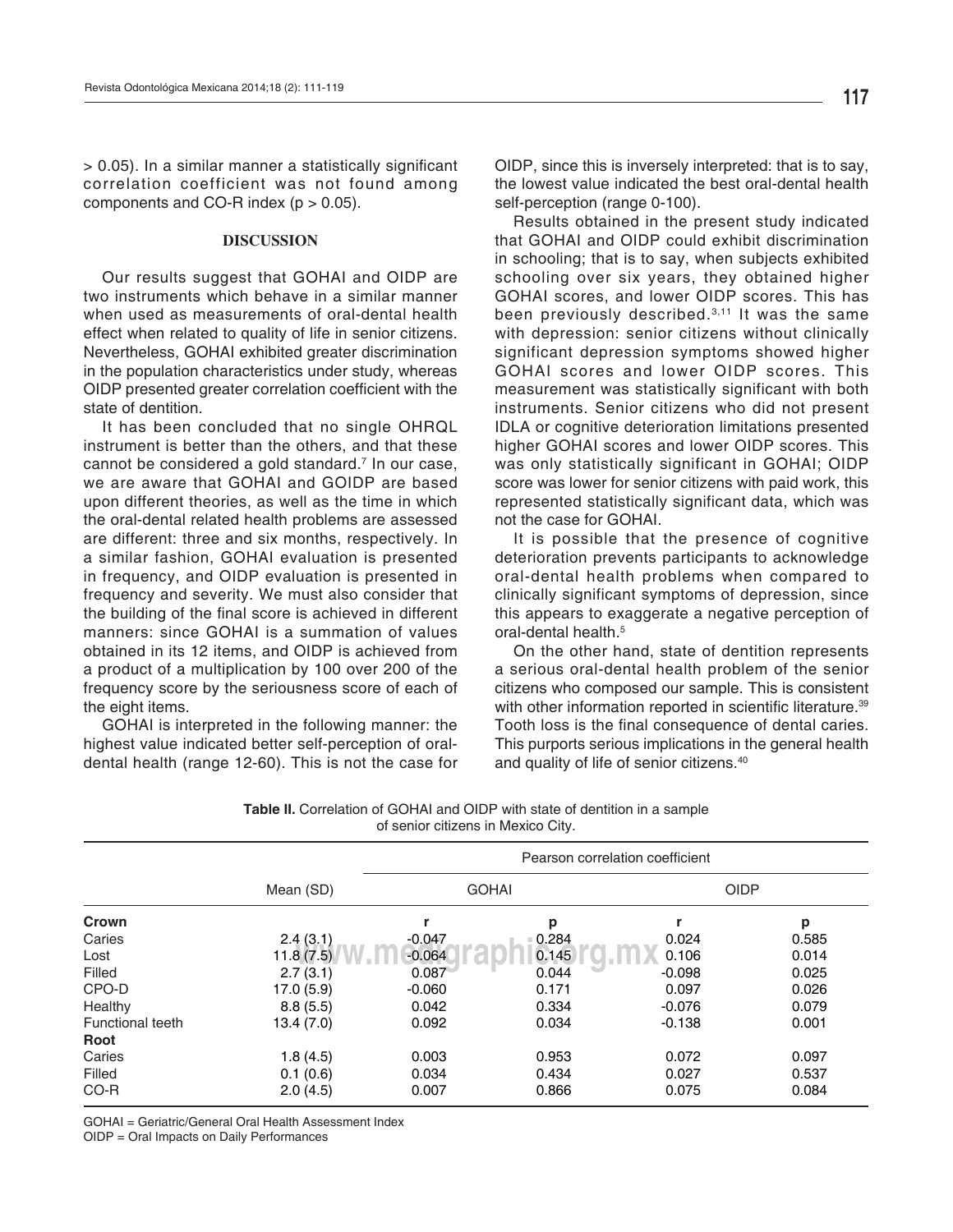It can be observed that there is a statistically significant correlation coefficient between GOHAI and filled components, as well as with solely functional teeth. Nevertheless, lost, filled and CPO-D index components, as well as healthy crowns and functional teeth presented a statistically significant correlation coefficient with OIDP. This fact suggests that OIDP is more susceptible to correlate with the state of dentition, although this correlation level might be very low.

Available measurements for oral dental health, such as SBRCV approach, are not sufficiently useful to provide data on the oral-dental health status of a subject, in order to help in deciding to allot resources to the improvement of oral dental health of this population. Nevertheless, they can give an idea of how they affect habitual activities of subjects or population. Therefore, they must be taken into account when making decisions as well as to improve or preserve quality of life in senior citizens population.3

Our study did not include subjects with total loss of natural teeth; this could increase the negative impact of OHRQL. If these were to be included in the study, as was the case of the study conducted on senior citizens in Canada, conclusions could be that there is a positive impact in SBRCV in subjects who preserve full dentition when compared to those who did not conserve any natural tooth.41

Further studies are necessary in order to corroborate our results and ascertain how both instruments behave in clinical tests and other result evaluation studied in preventive and therapeutic programs destined to improve oral-dental health in senior citizens. We can finally conclude that GOHAI exhibited greater discrimination in the characteristics of the population under study, and OIDP presented greater correlation coefficient with the state of the dentition.

#### **REFERENCES**

- 1. WHO. Definition of health. In: http://www.who.int/about/definition/ en/print.html Acceso el 20 de julio de 2010.
- 2. Engel GL. The clinical application of biopsychosocial model. *Am J Psychiatry*. 1980; 137: 535-544.
- 3. Sánchez-García S, Juárez-Cedillo T, Reyes-Morales H, De la Fuente-Hernández J, Solórzano-Santos F, García-Peña C. State of dentition and its impact on the capacity of elders to perform daily activities. *Salud Publica Mex*. 2007; 49: 173-181.
- 4. Cohen K, Jago JD. Toward the formulation of socio-dental indicators. *Int J Health Serv*. 1976; 6: 681-687.
- 5. Sánchez-García S, Heredia-Ponce E, Juárez-Cedillo T, Gallegos-Carrillo K, Espinel-Bermúdez C, de la Fuente-Hernández J et al. Psychometric properties of the General Oral Health Assessment Index (GOHAI) and their relationship in the state of dentition of an elderly Mexican population. *J Public Health Dent*. 2010; 70: 300-307.
- 6. Locker D, Matear D, Stephens M, Lawrence H, Payne B. Comparison of the GOHAI and OHIP-14 as measures of the oral health-related quality of life of the elderly. *Community Dent Oral Epidemiol*. 2001; 29: 373-381.
- 7. Slade GD, Strauss RP, Atchison KA, Kressin NR, Locker D, Reisine ST. Conference summary: assessing oral health outcomes-measuring health status and quality of life. *Community Dent Health*. 1998; 15: 3-7.
- 8. Atchison KA, Dolan TA. Development of the geriatric oral health assessment index. *J Dent Educ*. 1990; 54: 680-687.
- 9. Pinzón-Pulido SA, Gil-Montoya JA. Validación del índice de valoración de salud bucodental en geriatría en una población geriátrica institucionalizada de Granada. *Rev Esp Geriatr Gerontol*. 1999; 34: 273-282.
- 10. Wong MC, Liu JK, Lo EC. Translation and validation of the Chinese version of GOHAI. *J Public Health Dent*. 2002; 62: 78-83.
- 11. Tubert-Jeannin S, Riordan PJ, Morel-Papernot A, Porcheray S, Saby-Collet S. Validation of an bucodental health quality of life index (GOHAI) in France. *Community Dent Oral Epidemiol*. 2003; 31: 275-284.
- 12. Hägglin C, Berggren U, Lundgren J. A Swedish version of the GOHAI index. Psychometric properties and validation. *Swed Dent J*. 2005; 29: 113-124.
- 13. Othman WN, Muttalib KA, Bakri R, Doss JG, Jaafar N, Salleh NC et al. Validation of the Geriatric Bucodental Health Assessment Index (GOHAI) in the Malay language. *J Public Health Dent*. 2006; 66: 199-204.
- 14. Naito M, Suzukamo Y, Nakayama T, Hamajima N, Fukuhara S. Linguistic adaptation and validation of the General Bucodental Health Assessment Index (GOHAI) in an elderly Japanese population. *J Public Health Dent*. 2006; 66: 273-275.
- 15. Hassel AJ, Rolko C, Koke U, Leisen J, Rammelsberg P. A German version of the GOHAI. *Community Dent Oral Epidemiol*. 2008; 36: 34-42.
- 16. Ergül S, Akar GC. Reliability and validity of the Geriatric Bucodental Health Assessment Index in Turkey. *J Gerontol Nurs*. 2008; 34: 33-39.
- 17. Daradkeh S, Khader YS. Translation and validation of the Arabic version of the Geriatric Bucodental Health Assessment Index (GOHAI). *J Oral Sci*. 2008; 50: 453-459.
- 18. Adulyanon S, Sheiham A. Oral Impacts on daily performance. In: *Measuring oral health and quality of life*. Edited by Slade G. Chapel Hill: University of North Carolina; Dental Ecology; 1997. pp. 151-160.
- 19. Locker D. Measuring oral health: a conceptual framework. *Community Dent Health*. 1988; 5: 3-18.
- 20. World Health Organization (WHO). *International Classification of Impairments, Disabilities, and Handicaps. A manual of classifi cation relating to the consequences of disease*. Geneva: WHO; 1980.
- **www.media.org.mx**<br> **Gerodontology**. 2001; 18: 121-130. 21. Tsakos G, Marcenes W, Sheiham A. Evaluation of a modified version of the index of Oral Impacts On Daily Performances (OIDP) in elderly populations in two European countries.
	- 22. Kida IA, Astrøm AN, Strand GV, Masalu JR, Tsakos G. Psychometric properties and the prevalence, intensity and causes of oral impacts on daily performance (OIDP) in a population of older Tanzanians. *Health Qual Life Outcomes*. 2006; 4: 56.
	- 23. Astrøm AN, Haugejorden O, Skaret E, Trovik TA, Klock KS. Oral Impacts on Daily Performance in Norwegian adults: validity, reliability and prevalence estimates. *Eur J Oral Sci*. 2005; 113: 289-296.
	- 24. Lacerda JT, Castilho EA, Calvo MC, Freitas SF. Oral health and daily performance in adults in Chapecó, Santa Catarina State, Brazil. *Cad Saude Publica*. 2008; 24: 1846-1858.